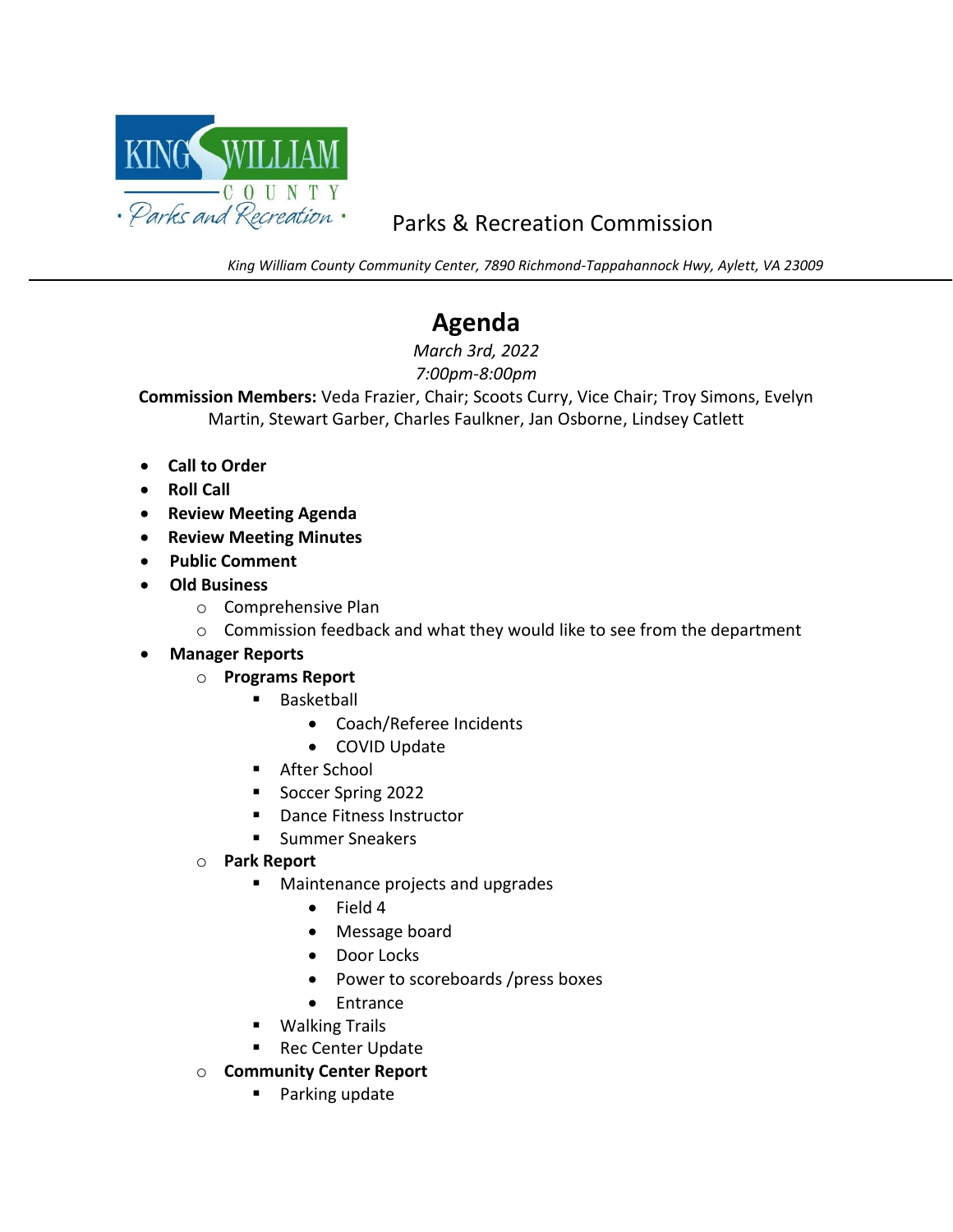- Fence update
- Siding and Roofing Project
- Blood Drive
- o **Other Reports**
	- Fiscal Year 23 Budget (Attached)
	- Grant Opportunities (Attached)
- **KWLL**
- **KW Raiders**
- **West Point YMCA**
- **New Business**
- **Recreation Commission Comments**
- **Adjournment**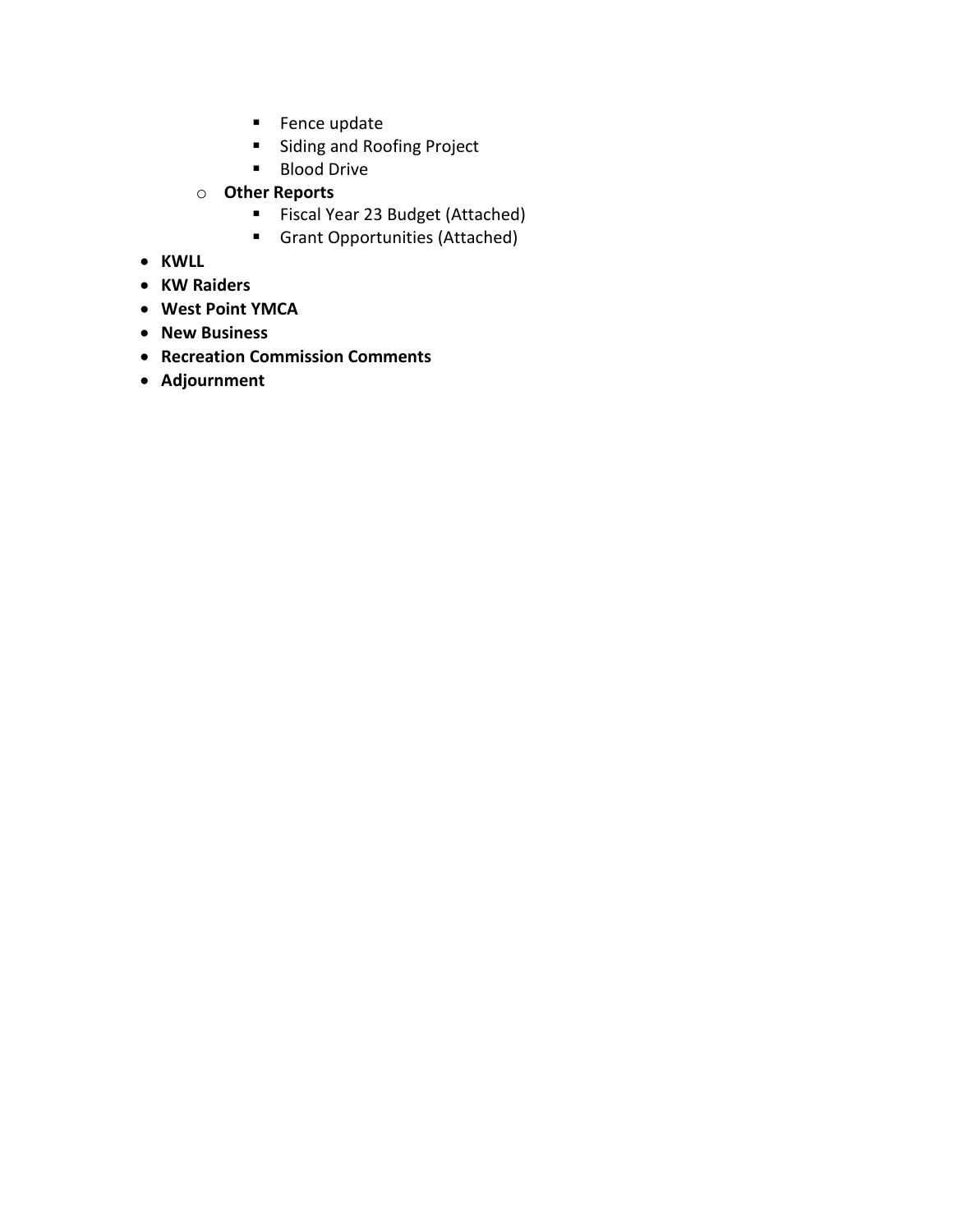|                                      | <b>Fund Balance</b> | 33,549                                           |                          |               |                                  |
|--------------------------------------|---------------------|--------------------------------------------------|--------------------------|---------------|----------------------------------|
|                                      |                     | 7/1/2021                                         | FY/2021                  | FY/2022       | FY/2023                          |
| <b>FUND 503</b>                      |                     |                                                  | <b>ACTUAL</b>            | ADOPTED       | <b>DEPT REQUEST</b>              |
| 071100                               | 1100                | SALARIES & WAGES - REGULAR                       | 41,123                   | 31,990        |                                  |
|                                      | 1300                | Salaries & Wages - Part Time                     | 27,143                   | 23,288        | 23,288                           |
|                                      | 2100                | <b>FICA</b>                                      | 6,126                    | 4,229         | 1,782                            |
|                                      | 2300                | HOSPITAL/MEDICAL                                 | 29,390                   | 9,926         | 0                                |
|                                      | 2210                | <b>RETIREMENT - VRS</b>                          | 5,314                    | 2,588         | 0                                |
|                                      | 2550                | VRS SHORT TERM DISABILITY                        | 211                      | 253           | $\mathbf 0$                      |
|                                      | 2600                | UNEMPLOYMENT FOR PROGRAMS                        | 628                      | 904           | 700                              |
|                                      | 2400                | <b>GROUP INSURANCE</b>                           | 880<br>110,815           | 429<br>73,607 | 0<br>25,770                      |
| YOUTH SPORTS CONTROL 072000          |                     |                                                  |                          |               |                                  |
| 071640                               | <b>BLASTBALL</b>    |                                                  |                          |               |                                  |
| 071640                               | 3160                | <b>PROFESSIONAL SVCS</b>                         | 325                      |               |                                  |
| 071640                               | 6014                | <b>SUPPLIES BLASTBALL</b>                        | $\Omega$                 | 300           | 400                              |
|                                      |                     | <b>SUBTOTAL</b>                                  | 325                      | 300           | 400                              |
| 071650<br>071650                     |                     | <b>BASKETBALL</b>                                |                          |               |                                  |
| 071650                               | 1300<br>2100        | PAYROLL BASKETBALL<br><b>FICA BASETBALL</b>      | $\pmb{0}$<br>$\mathbf 0$ | 4,500<br>344  | 5,500<br>344                     |
| 071650                               | 3160                | PROFESSIONAL SVCS                                | $\mathbf 0$              | 5,500         | 6,000                            |
| 071650                               | 6014                | <b>SUPPLIES - BASKETBALL</b>                     | $\overline{0}$           | 5,500         | 6,500                            |
|                                      |                     | <b>SUBTOTAL</b>                                  |                          | 15,844        | 18,344                           |
| 071670                               | <b>SOCCER</b>       |                                                  |                          |               |                                  |
| 071670                               | 1300                | <b>PAYROLL SOCCER</b>                            | 411                      | 1,000         | 1,200                            |
| 071670                               | 2100                | <b>FICA SOCCER</b>                               |                          | 77            | 77                               |
| 071670                               | 3160                | <b>PROF SERVICES</b>                             | 74                       | 1,000         | 1,000                            |
| 071670                               | 6014                | <b>SUPPLIES</b>                                  | 1076                     | 1,000         | 2,500                            |
|                                      |                     | <b>SUBTOTAL</b>                                  | 1561                     | 3,077         | 4,777                            |
| INSTRUCTIONAL CLASSES CONTROL 073000 |                     | <b>TOTAL YOUTH SPORTS</b><br><b>DOG TRAINING</b> | 1,886                    | 19,221        | 23,521                           |
| 073001                               | 1300<br>2100        | PAYROLL DOG TRAINING<br><b>FICA DOG TRAINING</b> |                          | 420<br>32     | 468<br>32                        |
|                                      | 3163                | <b>INSTRUCTOR</b>                                | 1,128                    | 1,600         | 640                              |
|                                      |                     | <b>SUBTOTAL</b>                                  | 1,128                    | 2,052         | 1,140                            |
| 073002                               | YOUTH ART           |                                                  |                          |               |                                  |
|                                      | 1300                | PAYROLL YOUTH ART                                |                          | 520           | 156                              |
|                                      | 2100                | <b>FICA YOUTH ART</b>                            |                          | 40            | 40                               |
|                                      | 3163                | <b>INSTRUCTOR</b>                                | 160                      | 2,400         | 480                              |
|                                      |                     | <b>SUBTOTAL</b>                                  | 160                      | 2,960         | 676                              |
| 073003                               |                     | <b>KW FLORIST</b>                                |                          |               |                                  |
|                                      | 1300                | <b>PAYROLL FLORIST</b>                           |                          | 100           | 78                               |
|                                      | 2100                | <b>FICA FLORIST</b>                              |                          | 8             | $\overline{\mathbf{8}}$          |
|                                      | 3163<br>6014        | <b>INSTRUCTOR</b><br><b>SUPPLIES</b>             | 1,077                    | 2,120<br>100  | 1,040                            |
|                                      |                     | <b>SUBTOTAL</b>                                  | 1,077                    | 2,328         | 1,126                            |
| 073004                               | <b>MUSIC</b>        |                                                  |                          |               |                                  |
|                                      | 1300                | <b>PAYROLL MUSIC</b>                             |                          | 100           | 104                              |
|                                      | 2100                | <b>FICA MUSIC</b>                                |                          | 8             | $\overline{\mathbf{8}}$          |
|                                      | 3163                | <b>INSTRUCTOR</b>                                | 354                      | 768           | 400                              |
|                                      |                     |                                                  | 354                      | 876           | 512                              |
| 073005                               | <b>COOKING</b>      |                                                  |                          |               |                                  |
|                                      | 3163                | <b>INSTRUCTOR</b>                                | 384                      | 680           | 480                              |
|                                      |                     | <b>PAYROLL COOKING</b>                           |                          |               | 208                              |
|                                      |                     | <b>FICA COOKING</b>                              |                          |               | 8                                |
|                                      |                     | <b>SUBTOTAL</b>                                  | 384                      | 680           | 688                              |
| 073006                               | <b>CPR</b>          |                                                  |                          |               |                                  |
|                                      | 3163                | <b>INSTRUCTOR</b>                                | 236                      | 720           | 4,800                            |
|                                      | 1300                | <b>PAYROLL</b>                                   |                          | 100           | 520                              |
|                                      | 2100                | <b>FICA</b><br><b>SUBTOTAL</b>                   | 236                      | 8<br>828      | $\overline{\mathbf{8}}$<br>5,328 |
| 073007                               |                     | <b>WREATH MAKING</b>                             |                          |               |                                  |
|                                      | 3163                | <b>INSTRUCTOR</b>                                | 364                      | 1,040         | 1,664                            |
|                                      |                     |                                                  |                          |               |                                  |

1300 PAYROLL 200 PAYROLL 1300 PAYROLL 100 PAYROLL 100 PAYROLL 156 FICA 8 8

SUBTOTAL 364 1,148 1,828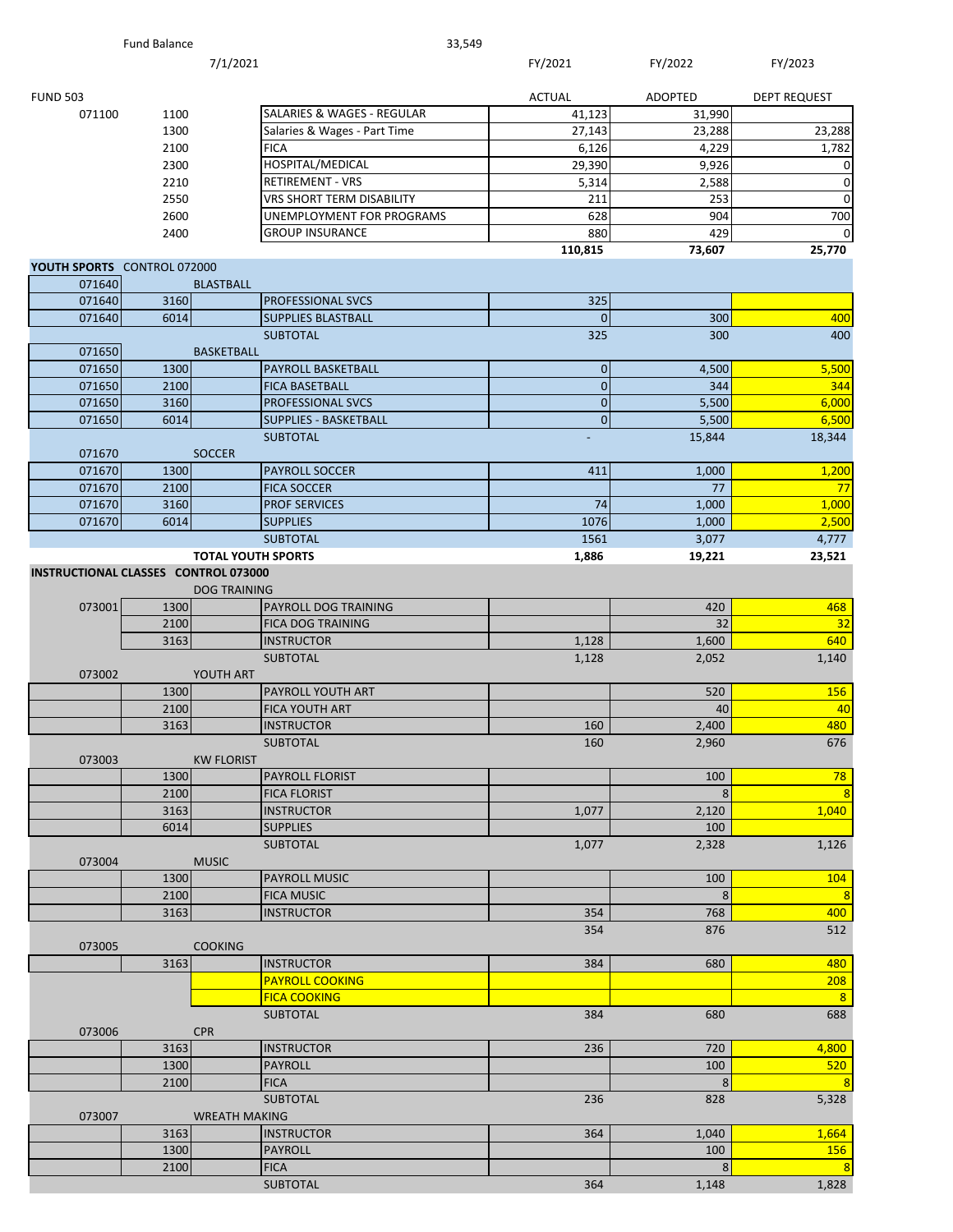|        |                                            | <b>TOTAL INSTRUCTIONAL CLASSES</b> | 3,702                    | 10,871 | 11,298 |
|--------|--------------------------------------------|------------------------------------|--------------------------|--------|--------|
|        | <b>SENIOR PROGRAMS CONTROL 074000</b>      | zero REVENUE                       |                          |        |        |
| 074001 |                                            | Wii BOWLING                        |                          |        |        |
|        | 1300                                       | <b>Wii BOWLING PAYROLL</b>         |                          | 1,904  | 2,184  |
|        | 2100                                       | Wii Fica                           |                          | 146    | 146    |
|        | 6014                                       | <b>SUPPLIES</b>                    |                          | 1,000  | 1,200  |
|        |                                            | <b>SUBTOTAL</b>                    | ÷,                       | 3,050  | 3,530  |
| 074002 | <b>MAHJONG</b>                             |                                    |                          |        |        |
|        | 6014                                       | <b>SUPPLIES</b>                    |                          | 200    | 200    |
|        |                                            | <b>SUBTOTAL</b>                    |                          | 200    | 200    |
| 074003 | <b>BINGO</b>                               |                                    |                          |        |        |
|        | 1300                                       | <b>BINGO PAYROLL</b>               |                          | 594    | 900    |
|        | 2100                                       | <b>BINGO FICA</b>                  |                          | 45     | 45     |
|        | 6014                                       | <b>SUPPLIES</b>                    |                          | 1,250  | 1,500  |
|        |                                            | <b>SUBTOTAL</b>                    |                          | 1,890  | 2,445  |
| 074004 | <b>PICKLEBALL</b>                          |                                    |                          |        |        |
|        | 1300                                       | <b>PICKLEBALL PAYROLL</b>          |                          | 400    | 469    |
|        | 2100                                       | PICKLEBALL FICA                    |                          | 31     | 31     |
|        | 6014                                       | <b>SUPPLIES</b>                    |                          | 250    | 250    |
|        |                                            | <b>SUBTOTAL</b>                    | Ξ                        | 681    | 750    |
|        |                                            | <b>TOTAL SENIOR PROGRAMS</b>       | $\overline{a}$           | 5,821  | 6,925  |
|        | <b>EXERCISE CLASSES EXP CONTROL 075000</b> |                                    |                          |        |        |
| 075001 | <b>YOGA</b>                                |                                    |                          |        |        |
|        | 1300                                       | <b>PAYROLL YOGA</b>                |                          | 600    | 600    |
|        | 2100                                       | <b>FICA YOGA</b>                   |                          | 46     | 46     |
|        | 3163                                       | <b>INSTRUCTOR</b>                  | 1,114                    | 1,920  | 4,800  |
|        |                                            | <b>SUBTOTAL</b>                    | 1,114                    | 2,566  | 5,446  |
| 075002 | <b>BEEFIT</b>                              |                                    |                          |        |        |
|        | 1300                                       | <b>BEEFIT PAYROLL</b>              |                          | 500    | 500    |
|        | 2100                                       | <b>FICA BEEFIT</b>                 |                          | 38     | 38     |
|        | 3163                                       | <b>INSTRUCTOR</b>                  |                          | 1,600  | 20,160 |
|        |                                            | <b>SUBTOTAL</b>                    | $\overline{\phantom{a}}$ | 2,138  | 20,698 |
| 075003 | <b>FITNESS</b>                             |                                    |                          |        |        |
|        | 1300                                       | <b>FITNESS PAYROLL</b>             |                          | 500    | 500    |
|        | 2100                                       | <b>FICA FITNESS</b>                |                          | 38     | 38     |
|        | 3163                                       | <b>INSTRUCTOR</b>                  | 813                      | 3,200  | 1,152  |
|        | 6014                                       | <b>SUPPLIES</b>                    | 169                      |        | 1,000  |
|        |                                            | <b>SUBTOTAL</b>                    | 982                      | 3,738  | 2,690  |

#### **TOTAL FITNESS PROGRAMS** 2,096 8,442 28,834

#### **YOUTH PROGRAMS - EXP CONTROLL 076000**

| 076001 |      | <b>SUMMER SNEAKERS</b>      |                                  |        |         |            |
|--------|------|-----------------------------|----------------------------------|--------|---------|------------|
|        | 1300 |                             | <b>SALARIES SUMMER SNEAKERS</b>  | 18,064 | 27,000  | 29,120     |
|        | 2100 | <b>FICA SUMMER SNEAKERS</b> |                                  | 1,600  | 2,066   | 2,066      |
|        | 3160 |                             | <b>PROF SVCS SUMMER SNEAKERS</b> | 5,484  | 15,000  | 15,000     |
|        | 6000 | <b>PARTICIPANT FOOD</b>     |                                  | 93     | 7,500   | 7,500      |
|        | 6014 |                             | <b>SUPPLIES SUMMER SNEAKERS</b>  | 2,748  | 5,000   | 5,000      |
|        |      | <b>SUBTOTAL</b>             |                                  | 27,989 | 56,566  | 58,686     |
| 076002 |      | <b>AFTERSCHOOL</b>          |                                  |        |         |            |
|        | 1300 | <b>SALARIES AFTERSCHOOL</b> |                                  |        | 46,800  | 60,480     |
|        | 2100 | <b>FICA AFTERSCHOOL</b>     |                                  |        | 3,580   | 3,580      |
|        | 3160 |                             | <b>PROF SERVICES AFTERSCHOOL</b> |        | 4,000   | 4,000      |
|        | 2710 |                             | <b>WORKERS COMP AFTERSCHOOL</b>  | 1,440  | 1,000   | 1,000      |
|        | 5400 | <b>RENT AFTERSCHOOL</b>     |                                  |        | 5,000   | 2,000      |
|        | 6014 | <b>SUPPLIES AFTERSCHOOL</b> |                                  |        | 8,000   | 8,000      |
|        |      | <b>SUBTOTAL</b>             |                                  | 1,440  | 68,380  | 79,060     |
| 076003 |      | <b>POKEMON CLUB</b>         |                                  |        |         |            |
|        | 6014 | <b>SUPPLIES</b>             |                                  |        | 100     | <b>100</b> |
|        |      | <b>SUBTOTAL</b>             |                                  |        | 100     | 100        |
|        |      | <b>TOTAL YOUTH PROGRAMS</b> |                                  | 29,429 | 125,046 | 137,846    |

| <b>SPECIAL EVENTS - EXP CONTROL 077000</b> |      |                           |                        |     |                   |
|--------------------------------------------|------|---------------------------|------------------------|-----|-------------------|
| 077001                                     |      | <b>MOVIES IN THE PARK</b> |                        |     |                   |
|                                            | 1300 |                           | <b>IMOVIES PAYROLL</b> | 500 | <b>EOO</b><br>יטע |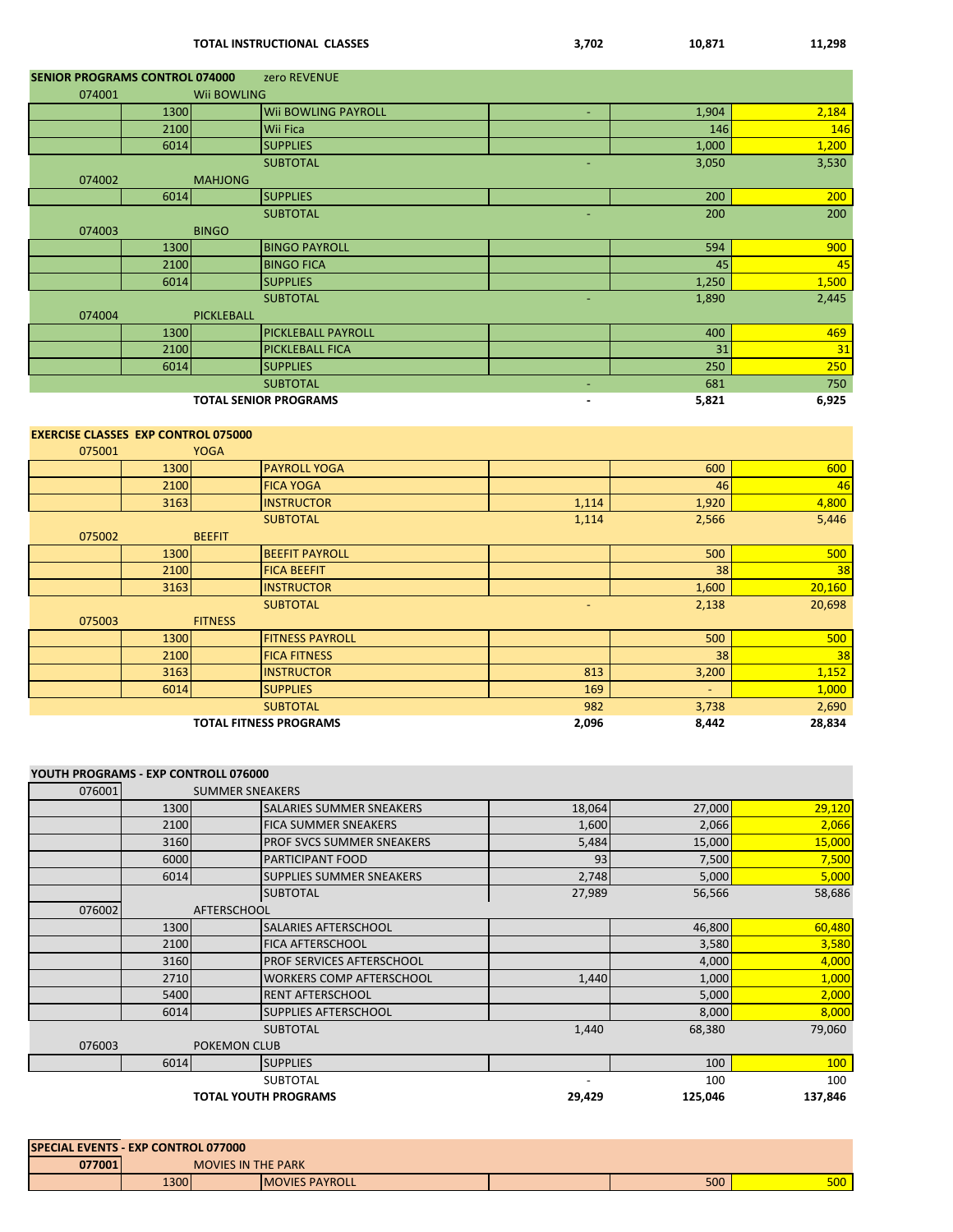|        | 2100 | <b>FICA MOVIES</b>                 |                                  |                | 38     | 38     |
|--------|------|------------------------------------|----------------------------------|----------------|--------|--------|
|        | 3160 | <b>PROFESSIONAL SERVICES</b>       |                                  |                | 1,500  | 2,000  |
|        | 6014 | <b>SUPPLIES</b>                    |                                  |                | 500    | 1,500  |
|        | 8203 | <b>SECURITY</b>                    |                                  |                | 105    | 250    |
|        |      | <b>SUBTOTAL</b>                    |                                  |                | 2,643  | 4,288  |
| 077002 |      | <b>MUSIC IN THE PARK</b>           |                                  |                |        |        |
|        | 1300 | <b>MUSIC PAYROLL</b>               |                                  |                | 500    | 500    |
|        | 2100 | <b>FICA MUSIC</b>                  |                                  |                | 38     | 38     |
|        | 3160 | PROFESSIONAL SERVICES              |                                  |                | 2,000  | 2,500  |
|        | 6014 | <b>SUPPLIES</b>                    |                                  |                | 500    | 2,000  |
|        | 8203 | <b>SECURITY</b>                    |                                  |                | 105    | 250    |
|        |      | <b>SUBTOTAL</b>                    |                                  |                | 3,143  | 5,288  |
| 077003 |      | <b>REINDEER RUN</b>                |                                  |                |        |        |
|        | 1300 | <b>REINDEER PAYROLL</b>            |                                  |                | 200    | 200    |
|        | 2100 | <b>FICA REINDEER</b>               |                                  |                | 15     | 15     |
|        | 3160 | <b>PROFESSIONAL SERVICES</b>       |                                  |                | 750    | 1000   |
|        | 6014 | <b>SUPPLIES</b>                    |                                  |                | 750    | 1500   |
|        | 8203 | <b>SECURITY</b>                    |                                  |                | 210    | 250    |
|        |      | <b>SUBTOTAL</b>                    |                                  | $\blacksquare$ | 1,925  | 2,965  |
| 077004 | 1300 | <b>SALARIES SPECIAL EVENTS</b>     |                                  | 957            | 1,000  |        |
|        | 2100 | <b>FICA SPECIAL EVENTS</b>         |                                  | 81             | 81     |        |
|        | 3160 | <b>PROF SERVICES</b>               |                                  | 1,600          | 1,000  |        |
|        | 6014 | <b>SPECIAL EVENTS SUPPLIES</b>     |                                  | 1,267          | 1,000  |        |
|        |      | <b>SUBTOTAL</b>                    |                                  | 3,904          | 3,081  |        |
|        |      | <b>TOTAL SPECIAL EVENTS</b>        |                                  | 3,904          | 10,792 | 12,541 |
|        |      |                                    |                                  |                |        |        |
|        |      | <b>MISC PROGRAM EXPENSES</b>       |                                  |                |        |        |
|        |      | ADVERTISING                        |                                  | $\blacksquare$ | 5,000  | 5,000  |
|        |      |                                    |                                  |                |        |        |
|        |      |                                    | <b>COMMUNITY CENTER SUPPLIES</b> | 1,248          | 2,156  | 2,200  |
|        |      |                                    |                                  |                |        |        |
|        |      |                                    | <b>COMMUNITY CENTER SALARIES</b> | 2,321          | 6,000  | 6,760  |
|        |      | <b>TOTAL MISC PROGRAM EXPENSES</b> |                                  | 3,568          | 13,156 | 13,960 |
|        |      |                                    |                                  |                |        |        |

| 091900<br>. | 0503<br>. | USE OF FUNDS/CONTINGENCY | 20 12Q<br>20,125<br>the company of the company | <b>AAAA</b>    |
|-------------|-----------|--------------------------|------------------------------------------------|----------------|
|             |           |                          |                                                | <b>TAXABLE</b> |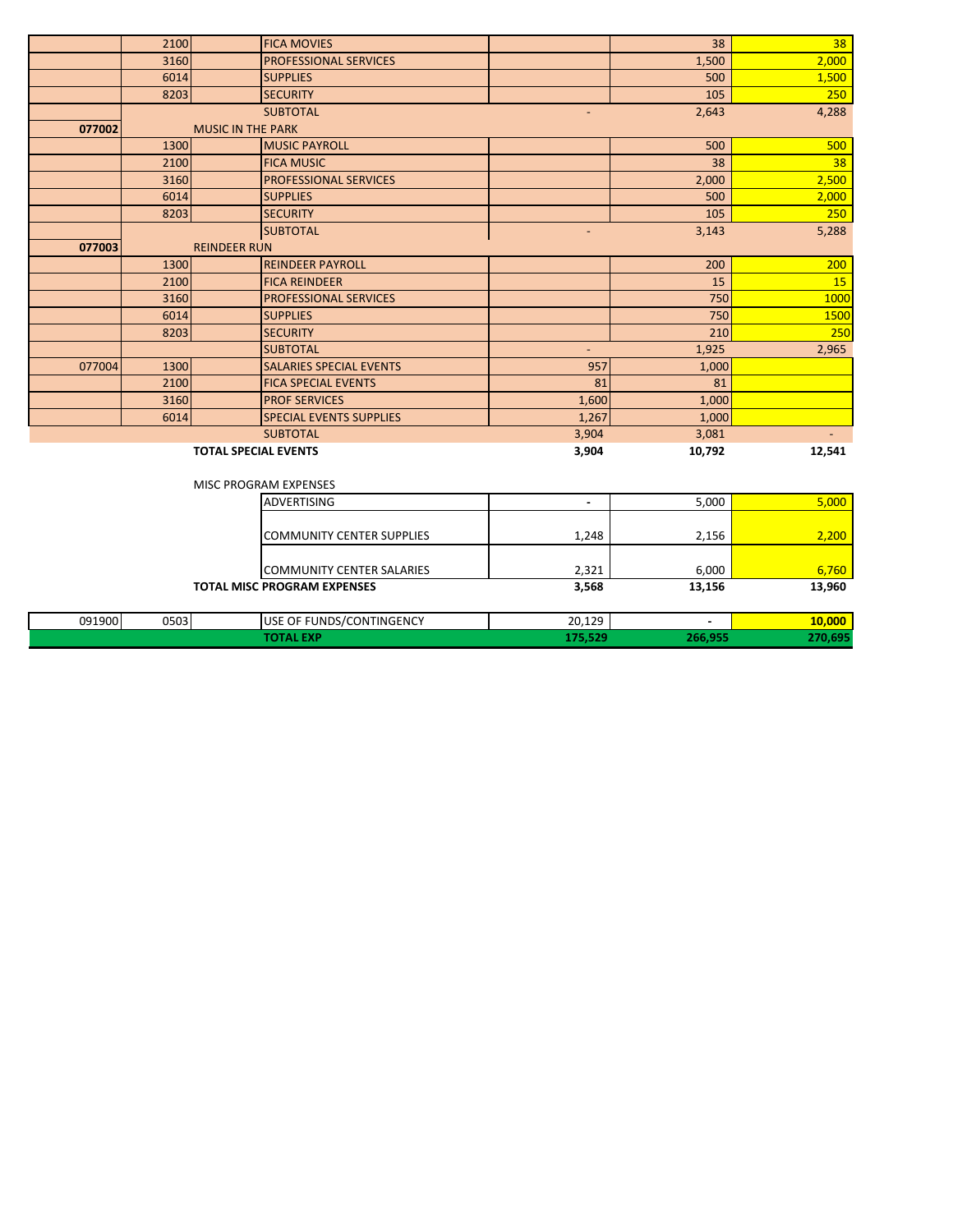#### **CO ADMIN**

|                   | INCREASE/       |                                       |
|-------------------|-----------------|---------------------------------------|
| <b>RECOMMENDS</b> | <b>DECREASE</b> | Justification & Description of Change |
|                   |                 |                                       |
|                   |                 | <b>Rec Assistant</b>                  |
|                   |                 |                                       |
|                   |                 |                                       |
|                   |                 |                                       |
|                   |                 |                                       |
| 700               |                 |                                       |
|                   |                 |                                       |
| 700               | -               |                                       |
|                   |                 |                                       |

|          | 0        |                                |
|----------|----------|--------------------------------|
|          | $-100$   |                                |
| $\Omega$ | $-100$   |                                |
|          |          |                                |
|          |          | -1000 increase in minimum wage |
|          |          |                                |
|          | $-500$   |                                |
|          | $-1000$  |                                |
|          | $-2,500$ |                                |
|          |          |                                |
|          |          | -200 increase in minimum wage  |
|          |          |                                |
|          |          |                                |
|          | $-1500$  |                                |
| $\Omega$ | 1,516    |                                |
|          | (1,084)  |                                |
|          |          |                                |

| $-48$   |                 |
|---------|-----------------|
| 0.13    |                 |
| 960     |                 |
| 912     | $\qquad \qquad$ |
|         |                 |
| 364     |                 |
| $-0.22$ |                 |
| 1920    |                 |
| 2,284   |                 |

|            | າາ   |
|------------|------|
| $-0.35$    |      |
|            | 1080 |
|            | 100  |
| 1,202<br>۰ |      |

|                          | -4      |  |
|--------------------------|---------|--|
|                          | $-0.35$ |  |
|                          | 368     |  |
| $\overline{\phantom{a}}$ | 364     |  |

| 200        |
|------------|
|            |
|            |
| 200        |
|            |
| $-4080$    |
| $-420$     |
| $-0.35$    |
| (4,080)    |
|            |
| $-624$     |
| $-56$      |
| $-0.35$    |
| $100 - 11$ |

 $(624)$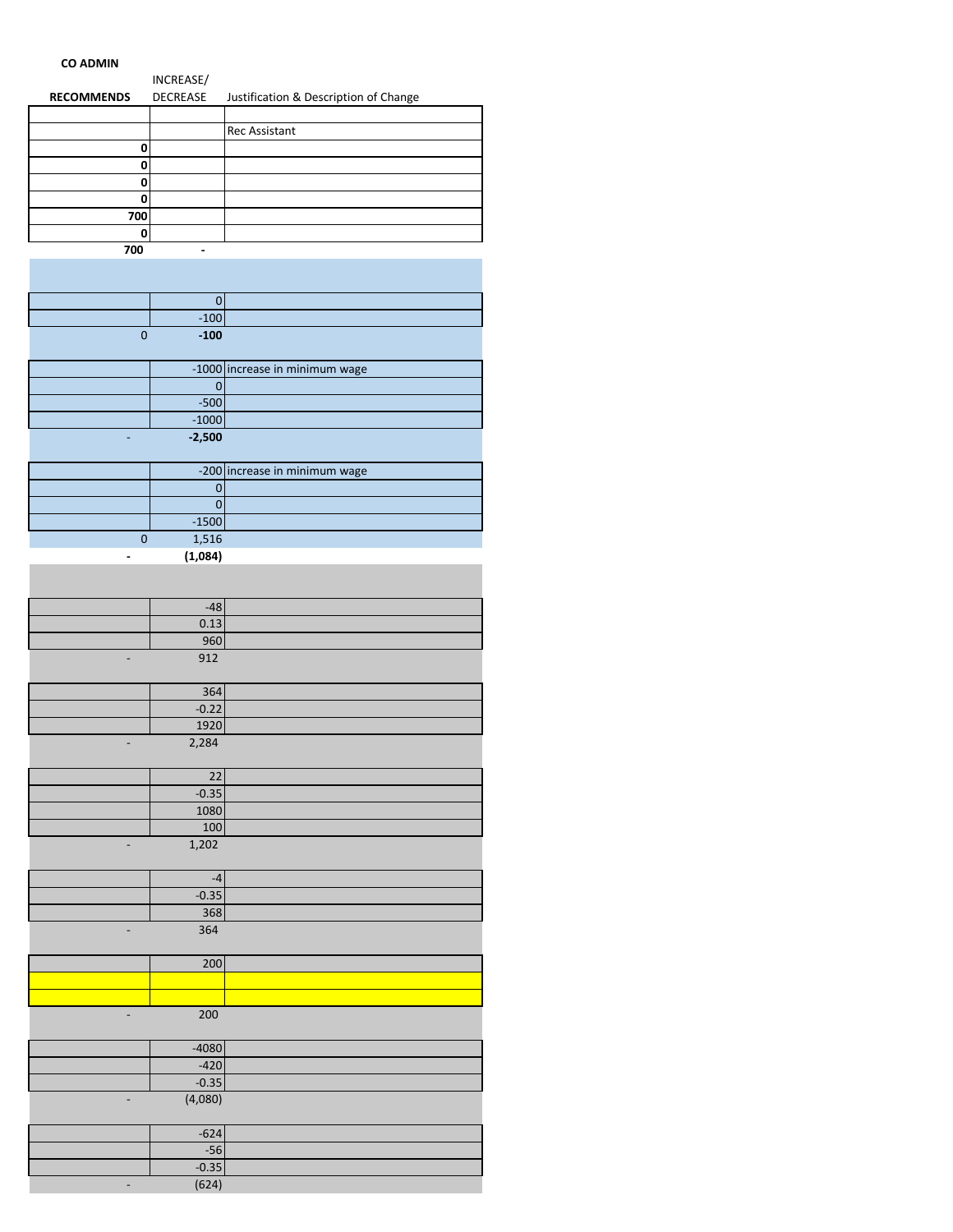#### **- 257**

| (280)       |                               |
|-------------|-------------------------------|
| (0)         |                               |
|             | (200) increase is supply cost |
| (480)       |                               |
|             |                               |
| ÷           |                               |
| ۰           |                               |
|             |                               |
| (306)       |                               |
| $\mathbf 0$ |                               |
|             | (250) increase is supply cost |
| (555)       |                               |
|             |                               |
| (69)        |                               |
| (0)         |                               |
| ٠           |                               |
| (69)        |                               |
| (1, 104)    |                               |

| $\overline{0}$ |  |
|----------------|--|
| $\mathbf 0$    |  |
| $-2,880$       |  |
| (2,880)        |  |
|                |  |
| 0              |  |
| $\mathbf 0$    |  |
| $-18,560$      |  |
| (18, 560)      |  |
|                |  |
| 0              |  |
| $\mathbf 0$    |  |
| 2,048          |  |
| $-1,000$       |  |
| 1,048          |  |

 **- (20,392)**

|                          | $-2,120$                 |  |
|--------------------------|--------------------------|--|
|                          | $-1$                     |  |
|                          | 0                        |  |
|                          | 0                        |  |
|                          | 0                        |  |
| $\mathbf 0$              | $-2,121$                 |  |
|                          |                          |  |
|                          | $-13,680.00$             |  |
|                          | 0.20                     |  |
|                          | $0.00\,$                 |  |
|                          | 0.00                     |  |
|                          | 3,000.00                 |  |
|                          | 0.00                     |  |
|                          | $-10,680$                |  |
|                          |                          |  |
|                          | 0.00                     |  |
| $\overline{\phantom{a}}$ | $\overline{\phantom{a}}$ |  |

 **- (12,800)**

-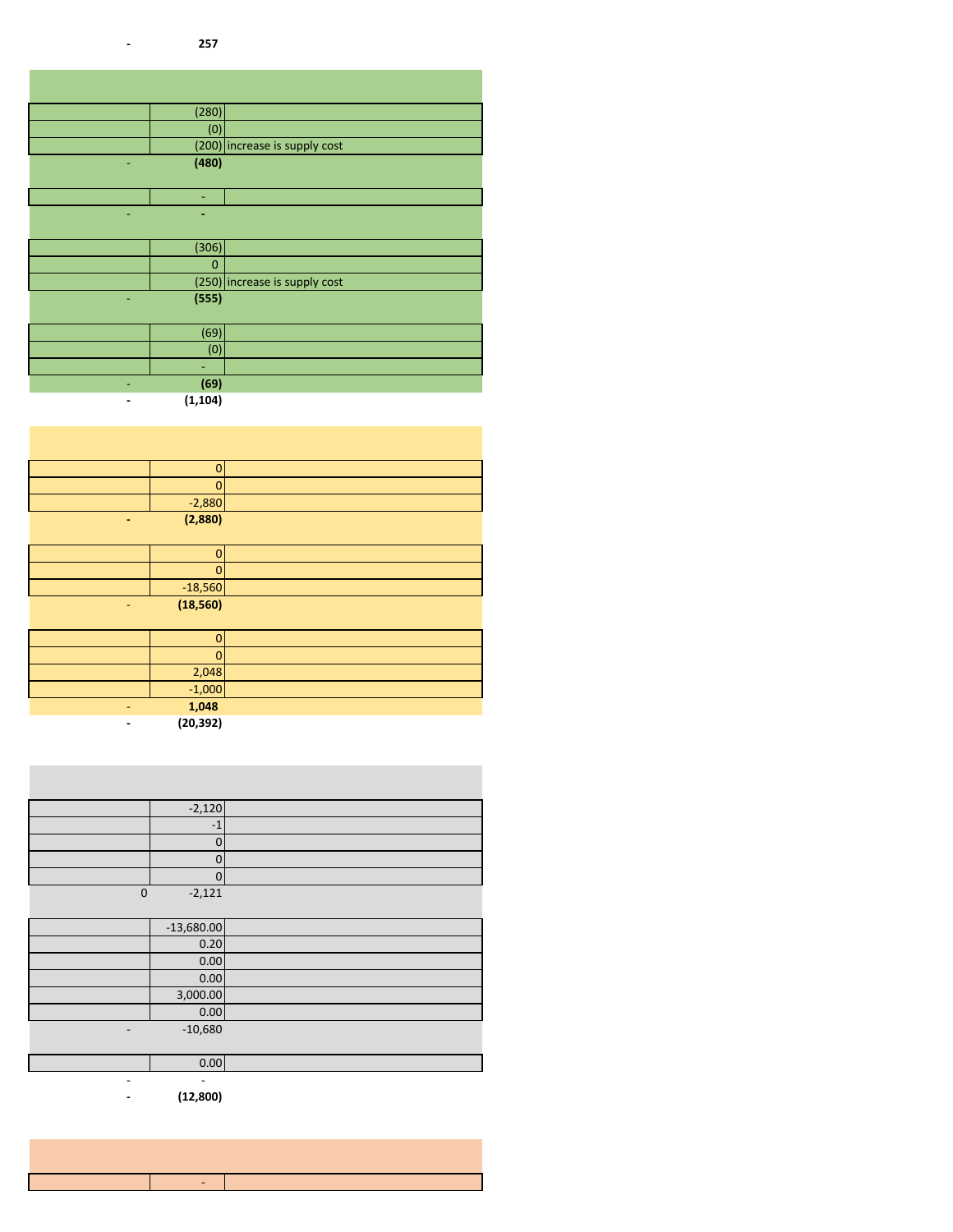|   | L,             |  |
|---|----------------|--|
|   | (500)          |  |
|   | (1,000)        |  |
|   | (145)          |  |
|   | (1,645)        |  |
|   |                |  |
|   | ÷,             |  |
|   | ÷,             |  |
|   | (500)          |  |
|   | (1,500)        |  |
|   | (145)          |  |
|   | (2, 145)       |  |
|   |                |  |
|   | $\blacksquare$ |  |
|   | ÷,             |  |
|   | (250)          |  |
|   | (750)          |  |
|   | (40)           |  |
| - | (1,040)        |  |
|   | 1,000          |  |
|   | 81             |  |
|   | 1,000          |  |
|   | 1,000          |  |
|   | 3,081          |  |
|   | (1,749)        |  |

| 0 articles in CC & TR 4 times per year |                                                 |  |  |  |
|----------------------------------------|-------------------------------------------------|--|--|--|
|                                        | providing coffee, printing, newspapers, etc. to |  |  |  |
|                                        | -44 community                                   |  |  |  |
|                                        | Salaries to cover the Community Center from     |  |  |  |
|                                        | -760 4:00-6:00pm M-F                            |  |  |  |
| (804)                                  |                                                 |  |  |  |

| - | -10,000 FUND BALANCE |
|---|----------------------|
|   |                      |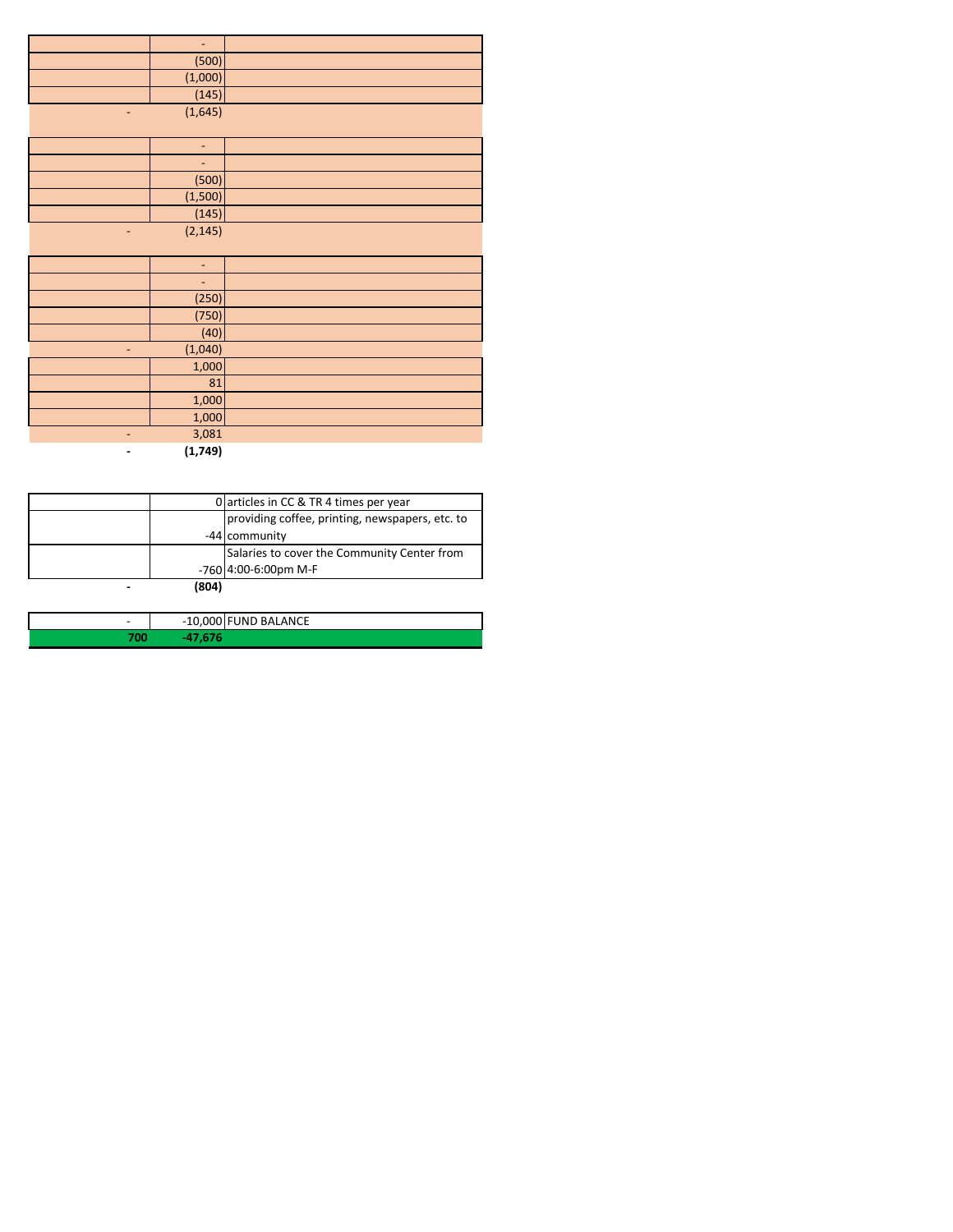#### ACTUAL ADOPTED Dept Request **CO ADMIN**

|                 |             |                                    |         |         |                  |                          | INCREASE/                |               |
|-----------------|-------------|------------------------------------|---------|---------|------------------|--------------------------|--------------------------|---------------|
| <b>FUND 503</b> |             |                                    | FY/2021 | FY/2022 | FY/2023          | RECOMMENDS DECREASE      |                          | Justification |
| 016121          | 016121      | YOUTH SPORTS                       |         |         |                  |                          |                          |               |
|                 | 0002        | YOUTH LEAGUES                      |         |         |                  |                          | $\overline{\phantom{a}}$ |               |
|                 | 0001        | 001 SOFTBALL                       |         |         |                  |                          | $\sim$                   |               |
|                 | 0002        | 001 RENTAL - RECREATIONAL FACILITE |         |         | 1,000            |                          | (1,000.00)               |               |
|                 | 0002        | 003 BASKETBALL/TOT SHOT            |         | 18,000  | 18,150           |                          | (150.00)                 |               |
|                 | 0002        | 004 BLASTBALL                      | 1,110   | 900     | 1,050            |                          | (150.00)                 |               |
|                 | 0002        | 006 SOCCER                         | 8,972   | 5,000   | 10,500           |                          | (5,500.00)               |               |
|                 |             | -- TOTAL DEPARTMENT--              | 10,082  | 23,900  | 30,700           | $\blacksquare$           | (6,800)                  |               |
|                 |             |                                    |         |         |                  |                          |                          |               |
| 016122          | 016122      | <b>EXERCISE CLASSES</b>            |         |         |                  |                          |                          |               |
| 016122          | 0001        | 002 FITNESS                        | 1,016   | 4,000   | 1,440            |                          | 2,560                    |               |
| 016122          | 0001        | 004 BEEFIT                         |         | 2,000   | 25,200           |                          | (23, 200)                |               |
| 016122          | 0001        | 009 YOGA                           | 1,392   | 2,400   | 6,000            |                          | (3,600)                  |               |
|                 |             | -- TOTAL DEPARTMENT--              | 2,408   | 8,400   | 32,640           | $\overline{\phantom{a}}$ | (24, 240)                |               |
|                 |             |                                    |         |         |                  |                          |                          |               |
| 016123          |             | <b>SENIOR PROGRAMS</b>             |         |         |                  |                          |                          |               |
| 016123          | 0001        | 002 WII BOWLING                    |         |         |                  | $\overline{\phantom{a}}$ | $\sim$                   |               |
| 016123          | 0001        |                                    |         |         | $\sim$<br>$\sim$ | $\overline{\phantom{a}}$ | $\overline{\phantom{a}}$ |               |
|                 |             | 009 AMERICAN MAHJONG               |         |         |                  |                          |                          |               |
|                 |             | -- TOTAL DEPARTMENT--              |         |         |                  |                          |                          |               |
|                 |             |                                    |         |         |                  |                          |                          |               |
| 016124          | 016124      | <b>INSTRUCTIONAL CLASSES</b>       |         |         |                  |                          |                          |               |
| 016124          | 0001        | 001 COOKING CLASSES                | 480     | 850     | 600              |                          | 250.00                   |               |
| 016124          | 0001        | 002 ART CLASSES                    | 270     | 3,000   | 600              |                          | 2,400.00                 |               |
|                 | 0001        | 004 MUSIC                          | 442     | 960     | 500              |                          | 460.00                   |               |
| 016124          | 0001        | 005 CPR/FIRST AID CLASS            | 595     | 900     | 6,000            |                          | (5,100.00)               |               |
| 016124          | 0001        | 007 DOG TRAINING CLASS             | 1,970   | 2,000   | 800              |                          | 1,200.00                 |               |
| 016124          | 0001        | 008 KING WILLIAM FLORSIT           | 1,250   | 2,650   | 1,300            |                          | 1,350.00                 |               |
| 016124          | 0001        | 009 WREATH MAKING                  | 455     | 1,300   | 2,080            |                          | (780.00)                 |               |
|                 |             | TOTAL INSTRUCTIONAL CLASSES        | 5,462   | 11,660  | 11,880           |                          | (220)                    |               |
|                 |             |                                    |         |         |                  |                          |                          |               |
|                 |             |                                    |         |         |                  |                          |                          |               |
| 016125          | 016125      | <b>SPECIAL EVENTS</b>              |         |         |                  |                          |                          |               |
| 016125          | 0002        | MOVIES IN THE PARK                 |         | 1,700   | 700              |                          | 1,000                    |               |
| 016125          | 0003        | MUSIC IN THE PARK                  |         | 1,700   | 700              |                          | 1,000                    |               |
| 016125          | 0004        | <b>REINDEER RUN</b>                |         | 2,000   | 2,000            |                          | $\sim$                   |               |
| 016125          | 0001        | 002 COUNTY FEST/SPECIAL EVENTS     | 1,514   |         |                  |                          | $\sim$                   |               |
|                 |             | <b>TOTAL SPECIAL EVENTS</b>        | 1,514   | 5,400   | 3,400            | $\blacksquare$           | 2,000                    |               |
|                 |             |                                    |         |         |                  |                          |                          |               |
| 016126          | 016126      | YOUTH PROGRAMS                     |         |         |                  |                          |                          |               |
| 016126          | 0001        | AFTERSCHOOL PROGRAM                | 797     | 129,275 | 129,275          |                          | $\sim$                   |               |
| 016126          | 0002        | SUMMER SNEAKERS PROGRAM            | 54,323  | 60,000  | 60,000           |                          |                          |               |
| 016126          | 0003        | PARENTS NITE OUT                   |         | 2,250   | 1,800            |                          | 450                      |               |
| 016126          | 0004        | <b>POKEMON TRAINERS</b>            | 398     | 1,070   | 1,000            |                          | 70                       |               |
| 016130          | 0007        | YOUTH SPORTS & LEAGUES             |         |         |                  |                          |                          |               |
|                 |             | <b>TOTAL YOUTH PROGRAMS</b>        | 55,518  | 192,595 | 192,075          |                          | 520                      |               |
|                 | 016140      | <b>COMMUNITY CENTER</b>            |         |         |                  |                          |                          |               |
|                 | 0001        | PRINTING REVENUE                   | 2       |         |                  |                          |                          |               |
|                 |             |                                    |         |         |                  |                          |                          |               |
|                 | 018030-0002 | PRIOR YEAR REVENUE                 | 66      |         |                  |                          |                          |               |
|                 |             |                                    |         |         |                  |                          |                          |               |
| 041050          | 041050-0001 | USE OF FUND BALANCE                | 100,477 | 25,000  |                  |                          | 25,000                   |               |
|                 |             |                                    |         |         |                  |                          |                          |               |

**TOTAL REVENUE 175,529 266,955 270,695 - (3,740)**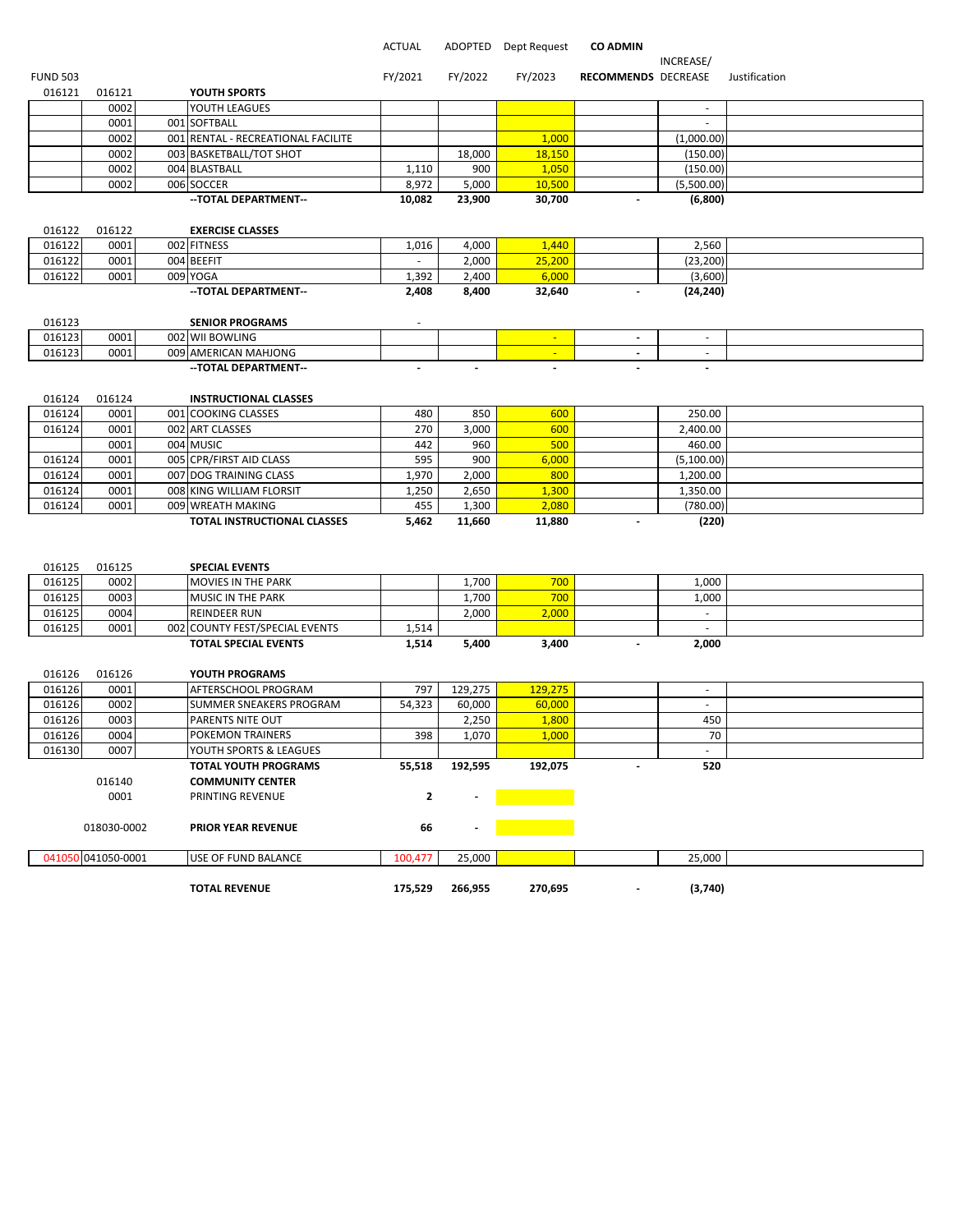| ctual |  |  |
|-------|--|--|
|       |  |  |
|       |  |  |

Actual ADOPTED Dept Request DEPT REQ

INCREASE/

DECREASE Dept Justification & Description of Change

#### **71100 ADMIN OF PARKS & RECREATION**

|        |           | -- TOTAL DEPARTMENT--               | 76,722    | 161,402   | 202,391 | 41,266 |                                                              |
|--------|-----------|-------------------------------------|-----------|-----------|---------|--------|--------------------------------------------------------------|
| 071100 |           | 6011 UNIFORMS & WEARING APPAREL     | 983.68    | 500.00    | 500     | 0      |                                                              |
| 071100 |           | 6008 VEHICLE/POWERED EQUIP. FUELS   | 97.35     | 0.00      |         | 0      |                                                              |
| 071100 |           | 6001 OFFICE SUPPLIES                | 1,110.94  | 2,223.00  | 2,223   | 0      |                                                              |
| 071100 |           | 5810 DUES & ASSOCIATION MEMBERSHIPS | 200.00    | 250.00    | 250     | 01     |                                                              |
| 071100 |           | 5305 MOTOR VEHICLE INSURANCE        | 216.56    | 0.00      |         | 0      |                                                              |
| 071100 |           | 5231 TELECOMMUNICATIONS WIRELESS    | 785.37    | 1,167.00  | 1,167   | 0      |                                                              |
| 071100 |           | 5230 TELECOMMUNICATIONS PHONES      | 396.46    | 450.00    | 450     |        |                                                              |
| 071100 |           | 5210 POSTAL SERVICES                | 0.00      | 300.00    | 200     | $-100$ |                                                              |
| 071100 |           | 3500 PRINTING & BINDING             | 140.96    | 250.00    | 250     | 0      |                                                              |
| 071100 |           | 3160 PROFESSIONAL SERVICES - OTHER  | 3,646.56  | 6,000.00  | 6,000   | ΩI     |                                                              |
| 071100 |           | 2710 WORKERS' COMPENSATION INS.     | 2,683.68  | 3,000.00  | 3,000   | 0      |                                                              |
| 071100 |           | 2600 UNEMPLOYMENT INSURANCE         | 180.80    | 181.00    | 100     | $-81$  |                                                              |
| 071100 |           | 2550 VRS SHORT TERM DISABILITY      | 415.14    | 812.00    | 844     | 32     |                                                              |
| 071100 |           | 2510 SHORT TERM DISABILITY          | 218.87    | 501.00    | 224     |        |                                                              |
| 071100 |           | 2400 GROUP INSURANCE                | 734.44    | 1,322.00  | 1,555   | 233    |                                                              |
| 071100 |           | 2300 HOSPITAL/MEDICAL PLANS         | 0.00      | 30,245.00 | 34,401  | 4,156  |                                                              |
| 071100 |           | 2210 RETIREMENT - VRS               | 4,433.89  | 7,982.00  | 10,570  | 2,588  |                                                              |
| 071100 | 2100 FICA |                                     | 4,425.11  | 7,548.00  | 9,996   | 2,448  |                                                              |
| 071100 |           | 1100 SALARIES & WAGES - REGULAR     | 56,052.68 | 98,671.00 | 130,661 |        | 31,990 All full-time salaries/benefits moved to general fund |

FY2021 FY2022 FY2023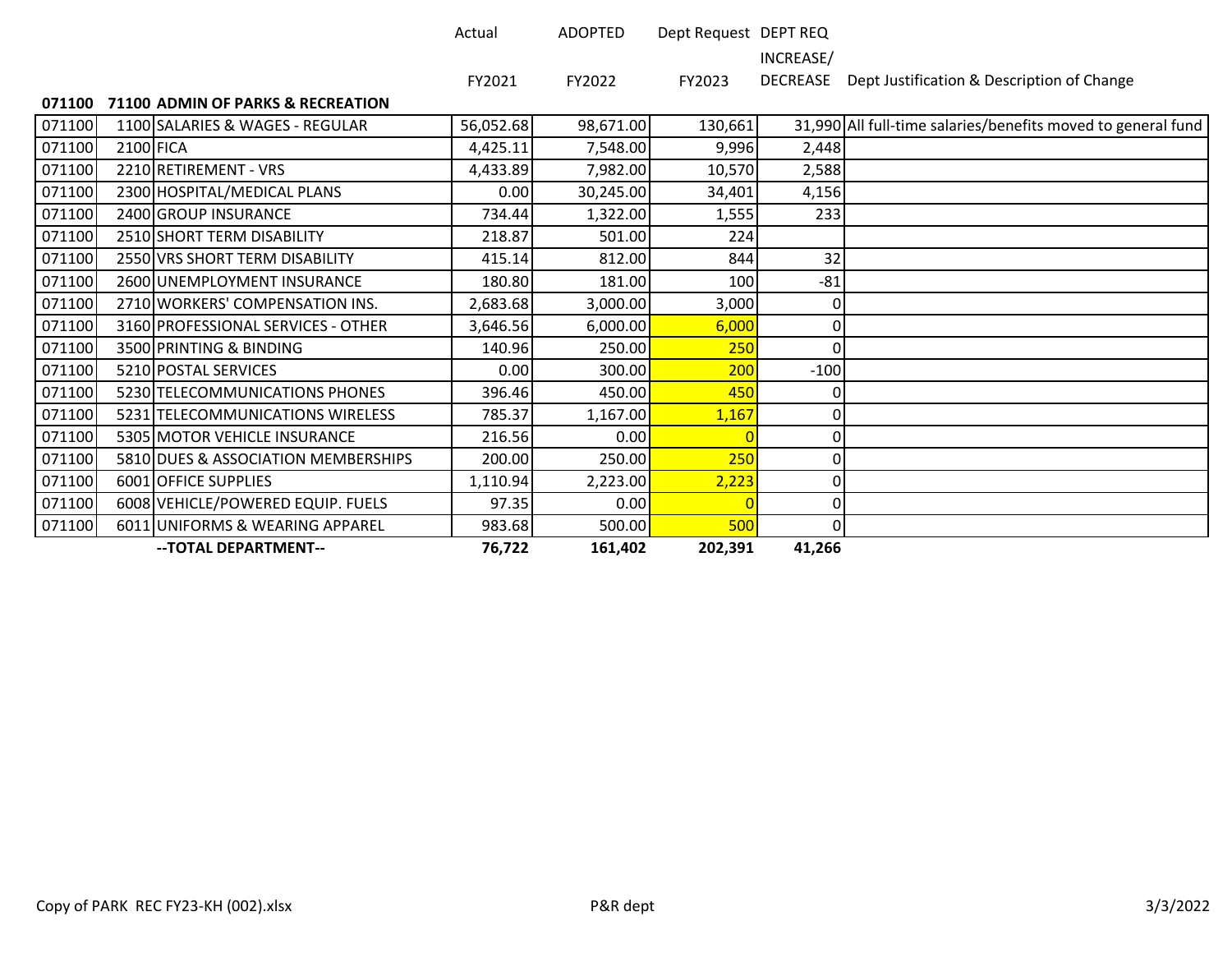|      | Department:                           | <b>PARKS &amp; REC</b> |                          |            |                                |                                |  |
|------|---------------------------------------|------------------------|--------------------------|------------|--------------------------------|--------------------------------|--|
|      |                                       |                        | Salary                   |            | <b>PLEASE COMPLETE</b>         |                                |  |
|      | <b>Position Title</b>                 |                        | FY22 Staffing 11/22/21   |            | <b>FY23 Requested Staffing</b> | <b>Justificaton for Change</b> |  |
| Fund |                                       |                        |                          |            |                                |                                |  |
|      | 100 Manager Parks & Rec               | \$                     | 56,471.67                |            | 56,471.67                      |                                |  |
|      | 100 Recreation Assist Manager         | \$                     | 42,199.02                | $\sqrt{5}$ | 42,199.02                      |                                |  |
|      |                                       |                        |                          |            |                                |                                |  |
|      | 100 Recreation Specialist (Brandon)   | \$                     | 31,990.00                |            | 31,990.00                      |                                |  |
|      |                                       | \$                     | $\overline{\phantom{a}}$ |            | $\overline{\phantom{0}}$       |                                |  |
|      | <b>Recreation Assistant (Cameron)</b> |                        |                          |            |                                |                                |  |
|      | 503 Part Time                         | ς                      | 23,288.00                | I\$        | 23,288.00                      |                                |  |
|      |                                       | \$                     | $\overline{\phantom{a}}$ |            | $\overline{\phantom{0}}$       |                                |  |
|      |                                       |                        |                          |            | $\overline{\phantom{0}}$       |                                |  |
|      |                                       | \$                     | $\overline{\phantom{a}}$ |            | $\overline{\phantom{0}}$       |                                |  |
|      | <b>TOTAL</b>                          | \$                     | 153,948.69               | \$         | 153,948.69                     |                                |  |

Employees must have met their 1 year probationary period to be eligible for merit

Employees will be eligible for COLA if hired before February 1, 2021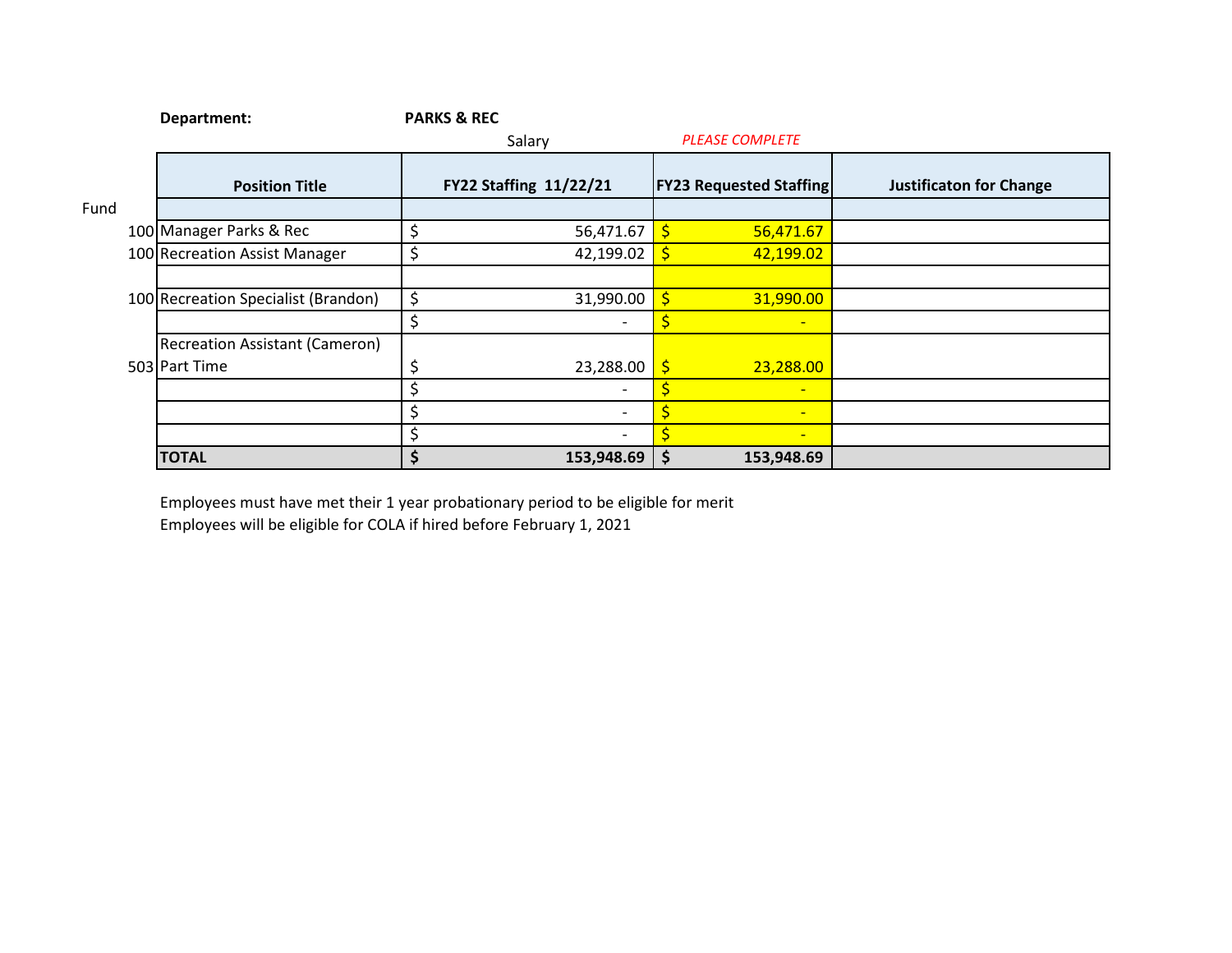| 1.5%        | 2%           |  |  |
|-------------|--------------|--|--|
| <b>COLA</b> | <b>MERIT</b> |  |  |
| \$          | \$           |  |  |
| 847.08      | 1,129.43     |  |  |
| 632.99      | 843.98       |  |  |
|             |              |  |  |
| 479.85      | 639.80       |  |  |
|             |              |  |  |
| 349.32      | 465.76       |  |  |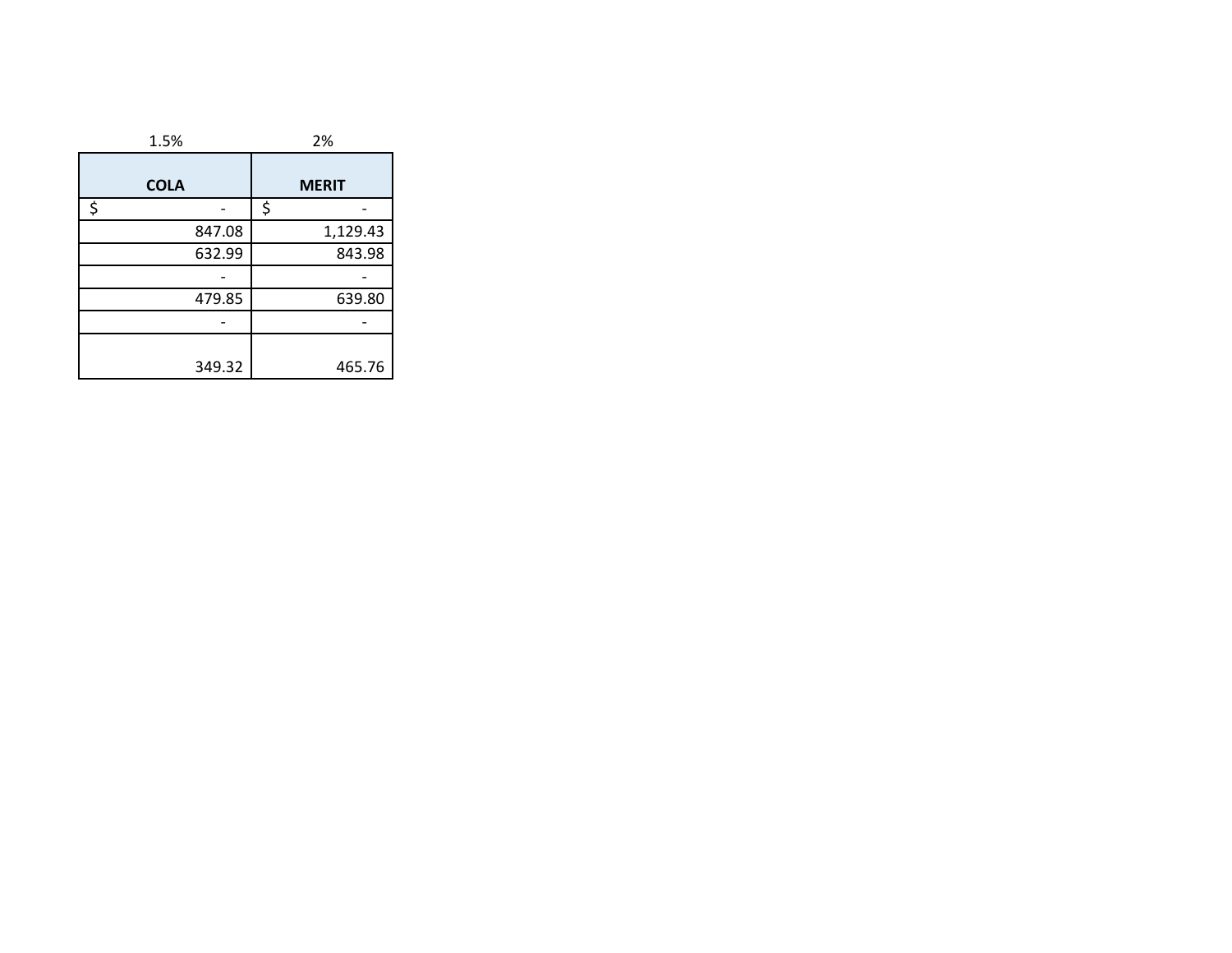#### **Department: PARKS & REC**

| <b>FIVE YEAR REQUESTS</b><br><b>CAPITAL IMPROVEMENTS PLAN</b> |                                  |                  |               |               |               |               |                                                                                                                                                                                                                           |
|---------------------------------------------------------------|----------------------------------|------------------|---------------|---------------|---------------|---------------|---------------------------------------------------------------------------------------------------------------------------------------------------------------------------------------------------------------------------|
| <b>PRIORITY</b>                                               | <b>GENERAL DESCRIPTION</b>       | <b>FY2023</b>    | <b>FY2024</b> | <b>FY2025</b> | <b>FY2026</b> | <b>FY2027</b> | <b>JUSTIFICATION</b>                                                                                                                                                                                                      |
|                                                               |                                  |                  |               |               |               |               | Since moving to the 360 Complex we are finding that<br>we are having to utilize our personal vehicles a<br>significant amount to complete the daily tasks of our<br>department by driving to the Administration building, |
|                                                               | <b>County Vehicle</b>            | 15,000.00        |               |               |               |               | meetings and schools several days a week                                                                                                                                                                                  |
|                                                               | <b>RECREATION CENTER REMODEL</b> | 750,000.00<br>Ś. |               |               |               |               | Renovate existing building and add extension; pave<br>select roads within Park; install automatic gate at<br>entrance                                                                                                     |
|                                                               | Outdoor Speaker/Projector System | 10,000.00        |               |               |               |               | Updated system is needed to provide quality special<br>events to the community such as music and movies in<br>the park                                                                                                    |
|                                                               |                                  |                  |               |               |               |               |                                                                                                                                                                                                                           |
|                                                               |                                  |                  |               |               |               |               |                                                                                                                                                                                                                           |
|                                                               |                                  |                  |               |               |               |               |                                                                                                                                                                                                                           |
|                                                               |                                  | \$775,000.00     | \$0.00        | \$0.00        | \$0.00        | \$0.00        |                                                                                                                                                                                                                           |